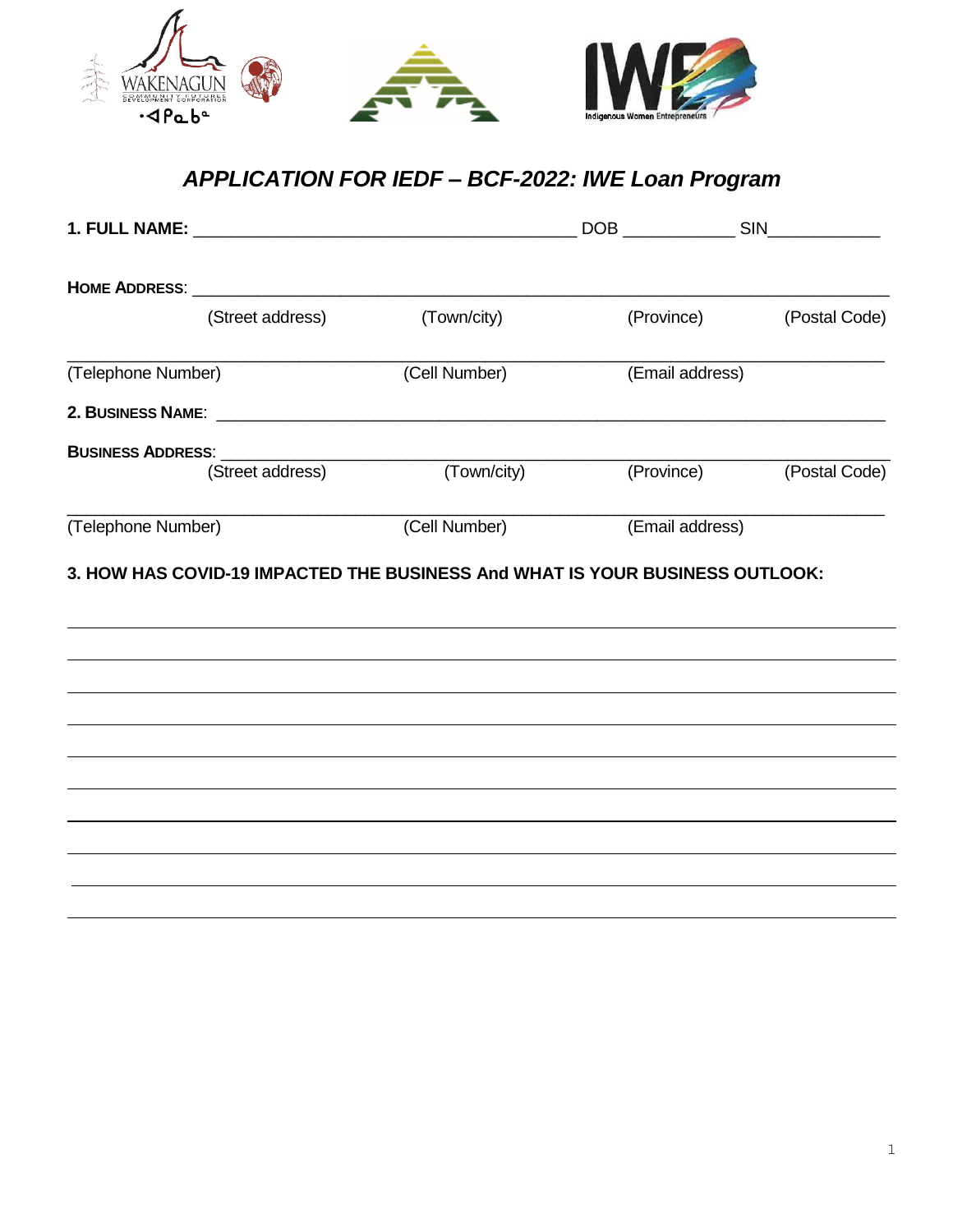|                                                                         |                                                                                                                                                                                                                                                                                                                                                                                                                      | 4. HEREBY APPLIES TO Wakanegun CFDC (the "Corporation") for \$                                                                                                                                                                              |          |                      |                  |
|-------------------------------------------------------------------------|----------------------------------------------------------------------------------------------------------------------------------------------------------------------------------------------------------------------------------------------------------------------------------------------------------------------------------------------------------------------------------------------------------------------|---------------------------------------------------------------------------------------------------------------------------------------------------------------------------------------------------------------------------------------------|----------|----------------------|------------------|
| <b>EXPECTED FINANCING:</b>                                              |                                                                                                                                                                                                                                                                                                                                                                                                                      |                                                                                                                                                                                                                                             |          |                      |                  |
| CFDC Loan                                                               | $\frac{1}{\sqrt{1-\frac{1}{2}}\sqrt{1-\frac{1}{2}}\sqrt{1-\frac{1}{2}}\sqrt{1-\frac{1}{2}}\sqrt{1-\frac{1}{2}}\sqrt{1-\frac{1}{2}}\sqrt{1-\frac{1}{2}}\sqrt{1-\frac{1}{2}}\sqrt{1-\frac{1}{2}}\sqrt{1-\frac{1}{2}}\sqrt{1-\frac{1}{2}}\sqrt{1-\frac{1}{2}}\sqrt{1-\frac{1}{2}}\sqrt{1-\frac{1}{2}}\sqrt{1-\frac{1}{2}}\sqrt{1-\frac{1}{2}}\sqrt{1-\frac{1}{2}}\sqrt{1-\frac{1}{2}}\sqrt{1-\frac{1}{2}}\sqrt{1-\frac$ |                                                                                                                                                                                                                                             |          |                      |                  |
| <b>Investment by Owners</b>                                             |                                                                                                                                                                                                                                                                                                                                                                                                                      |                                                                                                                                                                                                                                             |          |                      |                  |
| <b>TOTAL</b>                                                            | \$                                                                                                                                                                                                                                                                                                                                                                                                                   |                                                                                                                                                                                                                                             |          |                      |                  |
| WHAT WILL THE FUNDS BE USED FOR:                                        |                                                                                                                                                                                                                                                                                                                                                                                                                      |                                                                                                                                                                                                                                             |          |                      |                  |
|                                                                         |                                                                                                                                                                                                                                                                                                                                                                                                                      |                                                                                                                                                                                                                                             |          |                      |                  |
|                                                                         |                                                                                                                                                                                                                                                                                                                                                                                                                      |                                                                                                                                                                                                                                             |          |                      |                  |
|                                                                         |                                                                                                                                                                                                                                                                                                                                                                                                                      |                                                                                                                                                                                                                                             |          |                      |                  |
|                                                                         |                                                                                                                                                                                                                                                                                                                                                                                                                      |                                                                                                                                                                                                                                             |          |                      |                  |
|                                                                         |                                                                                                                                                                                                                                                                                                                                                                                                                      |                                                                                                                                                                                                                                             |          |                      |                  |
|                                                                         |                                                                                                                                                                                                                                                                                                                                                                                                                      |                                                                                                                                                                                                                                             |          |                      |                  |
| 5. AND MAKES THE FOLLOWING STATEMENTS:                                  |                                                                                                                                                                                                                                                                                                                                                                                                                      |                                                                                                                                                                                                                                             |          |                      |                  |
|                                                                         |                                                                                                                                                                                                                                                                                                                                                                                                                      |                                                                                                                                                                                                                                             |          |                      |                  |
|                                                                         |                                                                                                                                                                                                                                                                                                                                                                                                                      | (b) As $\Box$ Corporation $\Box$ Partnership $\Box$ Proprietorship $\Box$ Other:                                                                                                                                                            |          |                      |                  |
|                                                                         |                                                                                                                                                                                                                                                                                                                                                                                                                      |                                                                                                                                                                                                                                             |          |                      |                  |
|                                                                         |                                                                                                                                                                                                                                                                                                                                                                                                                      |                                                                                                                                                                                                                                             |          |                      |                  |
| (c) That the Officers and shareholders of the Applicant's business are: |                                                                                                                                                                                                                                                                                                                                                                                                                      |                                                                                                                                                                                                                                             | %        |                      | Years            |
| <b>Full Name</b>                                                        | <b>Address</b>                                                                                                                                                                                                                                                                                                                                                                                                       | Position/Office                                                                                                                                                                                                                             | Interest |                      | <b>With Firm</b> |
|                                                                         |                                                                                                                                                                                                                                                                                                                                                                                                                      |                                                                                                                                                                                                                                             |          |                      |                  |
|                                                                         |                                                                                                                                                                                                                                                                                                                                                                                                                      |                                                                                                                                                                                                                                             |          |                      |                  |
|                                                                         |                                                                                                                                                                                                                                                                                                                                                                                                                      | (d) That a partnership agreement was executed and is attached:                                                                                                                                                                              |          |                      |                  |
|                                                                         |                                                                                                                                                                                                                                                                                                                                                                                                                      |                                                                                                                                                                                                                                             |          | Date executed* or No |                  |
|                                                                         |                                                                                                                                                                                                                                                                                                                                                                                                                      | (e) That this project is expected to influence the following: NEW JOBS $#$ _______ JOBS MAINTAINED $#$ _______                                                                                                                              |          |                      |                  |
| (f) Was conventional financing available for this business proposal?    |                                                                                                                                                                                                                                                                                                                                                                                                                      |                                                                                                                                                                                                                                             |          | $\square$ yes        | $\square$ no     |
| Corporation's consideration of this application.                        |                                                                                                                                                                                                                                                                                                                                                                                                                      | (g) That the Applicant will notify the Corporation immediately of any application pending and under consideration<br>by another lender, or if negotiations are entered into, or an offer of financing is received, during the period of the |          |                      |                  |

(h) That the Applicant carries a bank account(s) at: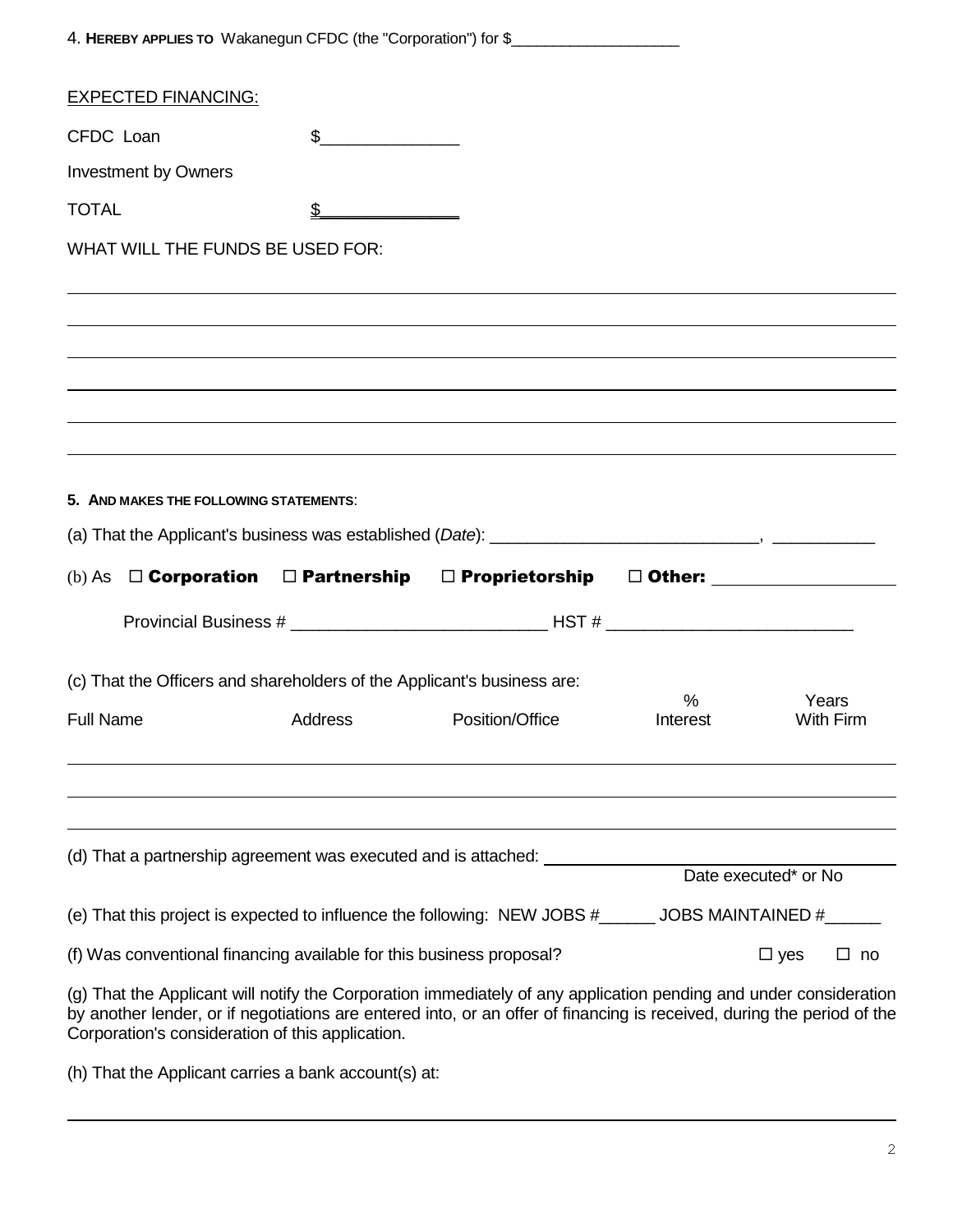| (Name of bank) | (Address) |
|----------------|-----------|
|                |           |

(Name of bank) (Address)

and will instruct the bank(s) to give the Corporation full information concerning the Applicant's affairs.

(i) That there has been no material adverse change in the financial position or operations of the Applicant since \_\_\_\_\_\_\_\_\_\_\_\_\_\_\_\_\_\_\_\_\_, **being the end of the last fiscal year** of the Applicant for which a balance sheet and a profit and loss statement have been furnished.

(l) That there is no litigation in course or threatened, nor any proceedings before any court, tribunal, governmental board of agency now in course or threatened, and that there is no unexecuted judgment rendered against the Applicant, except:

(*Litigation/proceedings involving the Applicant and/or any close related individual or corporation should be reported*.)

# **6. THE APPLICANT UNDERSTANDS AND AGREES**:

(a) That the Applicant will be responsible for payment of all charges relative to preparation, execution and registration of such documents as may be required by the Corporation or its solicitors.

(b) That the terms and conditions of any financing which may be authorized will be set forth in a Letter of Offer, for agreement and acceptance by the Applicant.

(c) That the statements made herein are for the express purpose of obtaining financing from the Corporation and are to the best of the Applicant's knowledge and belief true and correct. The Applicant understands that additional information in support of this application must be supplied to the Corporation, if requested, before adequate consideration can be given to this application. The Applicant realizes that any present or future indebtedness of the Applicant, or the Applicant's business, to the Corporation may become due and payable if any information provided by the Applicant to the Corporation proves to be inaccurate or incomplete.

(d) That in applying for this financing and, in the event that the Corporation approves such application, the Applicant's personal and confidential business information will be requested from the Applicant and/or collected from third parties that have information about the Applicant's business and personal financial status for the purposes of determining the Applicant's eligibility for financing and reporting to Industry Canada.

# **6. DISCLOSURE, RELEASE AND WAIVER OF LIABILITY**

(a) The Applicant acknowledges that he or she approached the Corporation to obtain information about business and has or is preparing a business plan/proposal.

(b) The Applicant acknowledges that he or she is solely responsible for the success or failure of his/her business, and that any information that is provided to the Applicant by representatives of the Corporation is for the Applicant's understanding only. It is the Applicant's responsibility to verify the accuracy of such information or to seek additional information concerning any aspects of the Applicant's proposed business.

(c) The Applicant further agrees to hold the Corporation harmless and hereby releases and discharges the Corporation from any actions, damages, claims or demands which may arise, directly or indirectly, as a result of any act or omission by the Corporation in providing information to the Applicant, and to indemnify the Corporation from any such actions, damages, claims or demands which might be suffered by the Applicant's business or any guarantor in connection with any such information.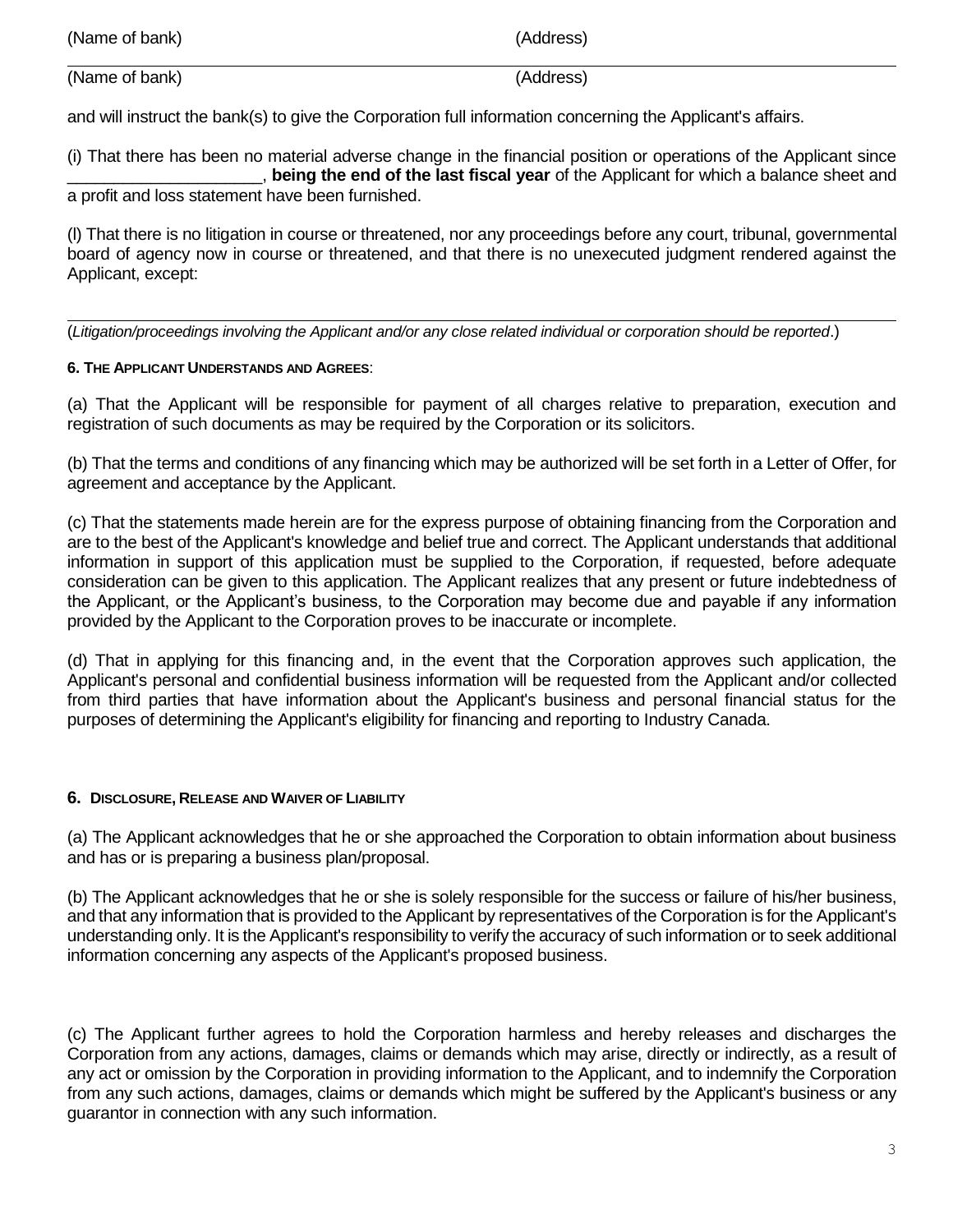#### **7. COLLECTION, USE, AND DISCLOSURE OF PERSONAL AND BUSINESS INFORMATION**

(a) The Applicant acknowledges that, as the operation of the Corporation is financially supported by the Government of Canada, Province of Ontario, representatives of Ministry of Indigenous Affairs are permitted access to the files of the Corporation for monitoring and evaluation purposes and that the Applicant may be contacted by representatives of Industry Canada and that, such information as is acquired by the Ministry will be treated as confidential.

(b) The Applicant acknowledges receipt of the Corporation's *Privacy Statement* and hereby consents to his or her personal and business information being collected, used, retained, and disclosed by the Corporation for the limited purposes as set out above. The Applicant further understands that under Federal privacy law, he or she has access to the information held by the Corporation and knows to refer to the Corporation's *Privacy Policy* or contact the Chief Privacy Officer if a question or concern arises about the handling of the Applicant's personal information.

(c) The Applicant further understands and consents to the Corporation publicizing the Applicant's business venture if the Applicant is successful in obtaining financing from the Corporation, which may or may not include personal information such as the name of the Applicant.

| (Name of Witness - if Applicant not a Corporation) | (Name of Applicant #1)                               | (NAME OF APPLICANT) |
|----------------------------------------------------|------------------------------------------------------|---------------------|
| (Signature)                                        | (Signature)<br>I have authority to bind the Business |                     |
| (Name of Witness - if Applicant not a Corporation) | (Name of Applicant #2)                               | (NAME OF APPLICANT) |
| (Signature)                                        | (Signature)<br>I have authority to bind the Business |                     |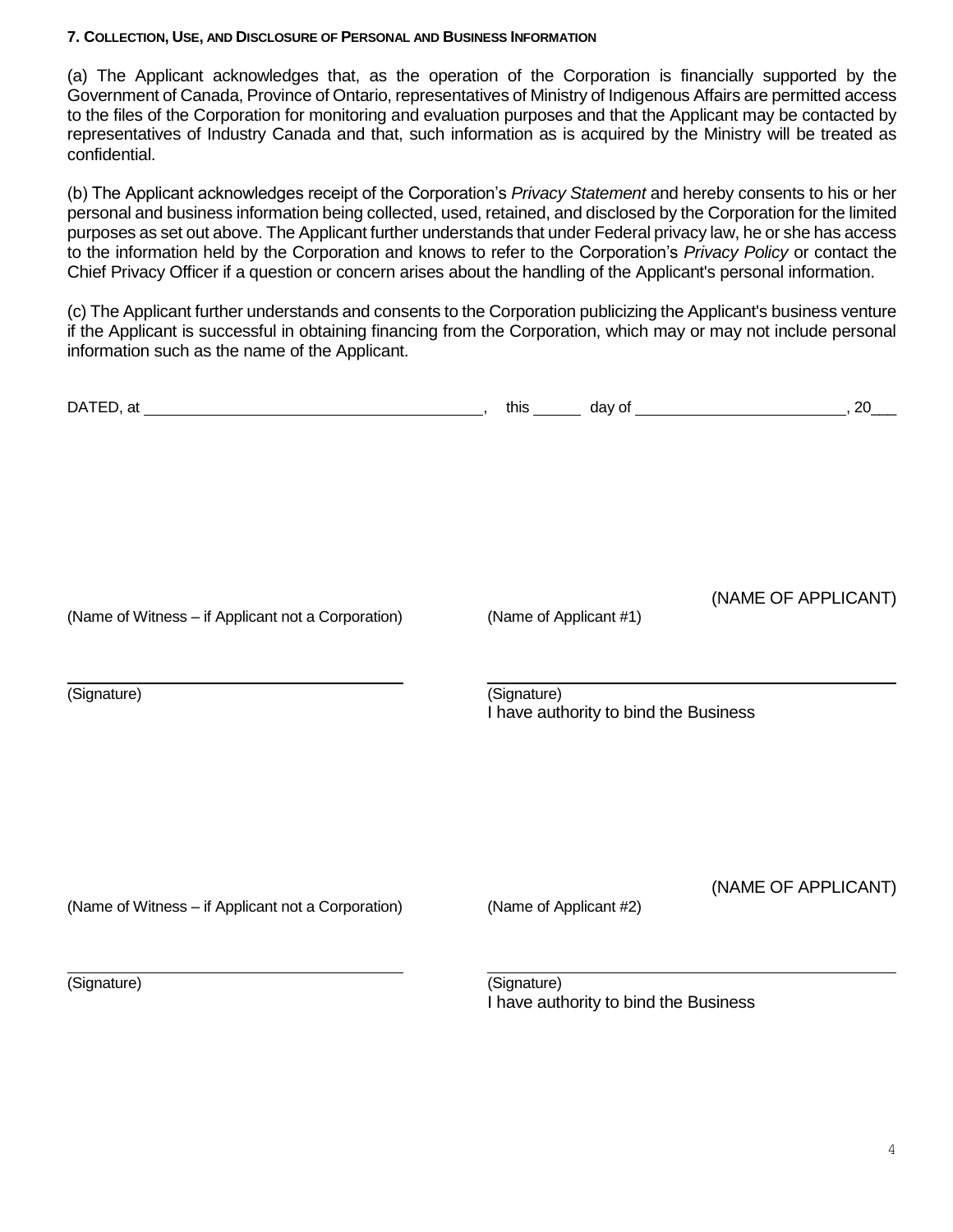### **DISCLOSURE AND RELEASE STATEMENT**

- To: Wakanegun CFDC (the "Corporation")
- 1. I hereby certify that the information in this application is a complete and true declaration.
- 2. I confirm that if any statement I have made herein or in accompanying materials proves to be incorrect in any way, I shall notify the Corporation immediately.
- 3. I authorize the Corporation to obtain personal credit information about me from any source. By executing this statement, I acknowledge as notice in writing, the Corporation's intent to obtain this information and I authorize each source to provide this information to the Corporation.
- 4. I understand and agree that in order to perform a credit investigation; I need not provide my Social Insurance Number ("SIN") if I can provide alternative identification that is acceptable to the credit reporting agencies. If I do provide my SIN, I consent to the Corporation using this information for the limited purpose of performing a credit investigation.
- 5. I authorize the Corporation to retain this Statement of Personal Assets and Liabilities and any financial records, credit and reference reports for the Corporation's records and reporting to Industry Canada who oversees the Community Futures Program.
- 6. I confirm receipt of the Corporation's *Privacy Statement* and understand and consent to the Corporation collecting, using, retaining and disclosing the information contained in this Statement of Assets and Liabilities for the limited purpose of determining my eligibility for financing as is required by law, and by Industry Canada. I understand that the Corporation will handle my personal information in strict confidence in accordance with Federal privacy law as set out in the Corporation's *Privacy Policy.* If I have any questions or concerns about the management of my information, I may refer to the *Privacy Policy,* available at Wakenagun CFDC or contact the Executive Director.

### Yes or No

 $\Box$  I am currently the subject of litigation before a court, tribunal, government board or agency, or there is a threat of such litigation. There are unexecuted judgment(s) registered against me, such as:

\_\_\_\_\_\_\_\_\_\_\_\_\_\_\_\_\_\_\_\_\_\_\_\_\_\_\_\_\_\_\_\_\_\_\_\_\_\_\_\_\_\_\_\_\_\_\_\_\_\_\_\_\_\_\_\_\_\_\_\_\_\_\_\_\_\_\_\_\_\_\_\_\_\_\_\_\_\_\_\_\_\_\_\_\_\_\_.

- $\Box$  I have made an assignment or have been petitioned into bankruptcy; there are writs registered against my name. If yes, provide details:
- $\Box$  I certify that I am a Canadian Citizen, First nation and from the Wakenagun CFDC target communities .

DATED AT\_\_\_\_\_\_\_\_\_\_\_\_\_\_\_\_\_\_\_\_\_\_\_\_\_\_\_\_\_\_\_\_\_ THIS\_\_\_\_\_\_\_\_ DAY OF 2020

*Witness Signature*

*Witness Signature*